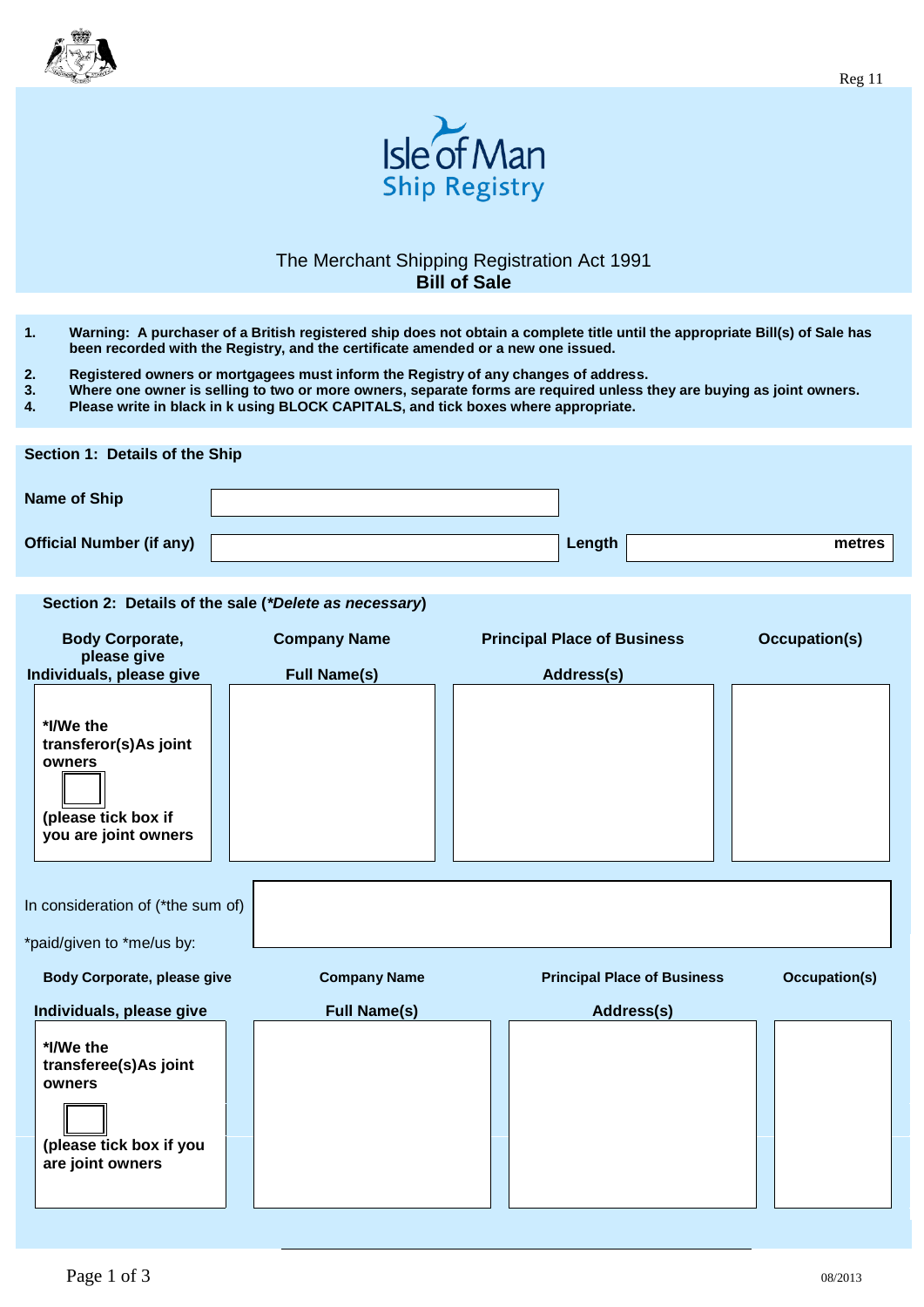| LES STATES                                                                                                                      |  | $\text{Reg } 11$  |  |  |  |
|---------------------------------------------------------------------------------------------------------------------------------|--|-------------------|--|--|--|
| the receipt of which is                                                                                                         |  | (figures & words) |  |  |  |
| acknowledged, transfer                                                                                                          |  |                   |  |  |  |
| Shares in the above ship and in its appurtenances to the transferee(s)                                                          |  |                   |  |  |  |
|                                                                                                                                 |  |                   |  |  |  |
| Further, *I/we the said transferor(s) for *myself/ourselves, hereby declare that *I/we have the power to transfer in the manner |  |                   |  |  |  |
| aforesaid the above-mentioned shares, and that they are free from encumbrances                                                  |  |                   |  |  |  |

| If any registered mortgage is outstanding, please tick the following box |                                                            |  |        |                                                     |  |                                                                                                        |      |  |
|--------------------------------------------------------------------------|------------------------------------------------------------|--|--------|-----------------------------------------------------|--|--------------------------------------------------------------------------------------------------------|------|--|
|                                                                          |                                                            |  |        | "SAVE AS APPEARS BY THE REGISTRY OF THE ABOVE SHIP" |  |                                                                                                        |      |  |
|                                                                          |                                                            |  |        |                                                     |  |                                                                                                        |      |  |
|                                                                          | <b>SECTION 3: For Completion when sale is by a company</b> |  |        |                                                     |  |                                                                                                        |      |  |
|                                                                          |                                                            |  |        |                                                     |  |                                                                                                        |      |  |
|                                                                          | Executed by the transferor as a deed on this               |  |        |                                                     |  |                                                                                                        |      |  |
|                                                                          |                                                            |  |        |                                                     |  |                                                                                                        |      |  |
|                                                                          |                                                            |  | Day of |                                                     |  |                                                                                                        | By:- |  |
| $*(a)$                                                                   |                                                            |  |        |                                                     |  | the affixing of the common seal of the transferor in the presence of the following persons signing; or |      |  |
| signing by the following persons;<br>$*(b)$                              |                                                            |  |        |                                                     |  |                                                                                                        |      |  |
| <b>Director</b>                                                          |                                                            |  |        |                                                     |  |                                                                                                        |      |  |
|                                                                          | Director/Secretary                                         |  |        |                                                     |  |                                                                                                        |      |  |
|                                                                          | <b>Authorised Signatory</b>                                |  |        |                                                     |  |                                                                                                        |      |  |
|                                                                          | <b>Authorised Signatory</b>                                |  |        |                                                     |  |                                                                                                        |      |  |

*NOTE: IN SCOTLAND – signature may be by: two directors OR by a director and the secretary of the company; OR by any two persons authorised to sign and subscribe the documents on behalf of the company.*

*EXCEPT IN SCOTLAND – signature may be by two directors: OR by a director and the secretary of the company;; If the common seal is affixed, any special requirements of the company's articles about signing must be complied with.*

| SECTION 4: For completion when sale is by individual(s) |                                                               |  |  |  |  |
|---------------------------------------------------------|---------------------------------------------------------------|--|--|--|--|
| *Executed as a deed (in England or Wales)               |                                                               |  |  |  |  |
| *Signed (in Scotland)                                   |                                                               |  |  |  |  |
| *Signed, sealed and delivered (in Northern Ireland)     |                                                               |  |  |  |  |
| On this                                                 | Day of<br>By the following person(s) signing as transferor(s) |  |  |  |  |
| <b>Signature of</b><br>transferor(s)                    |                                                               |  |  |  |  |
| Full name of<br>witness(es)                             |                                                               |  |  |  |  |
|                                                         |                                                               |  |  |  |  |